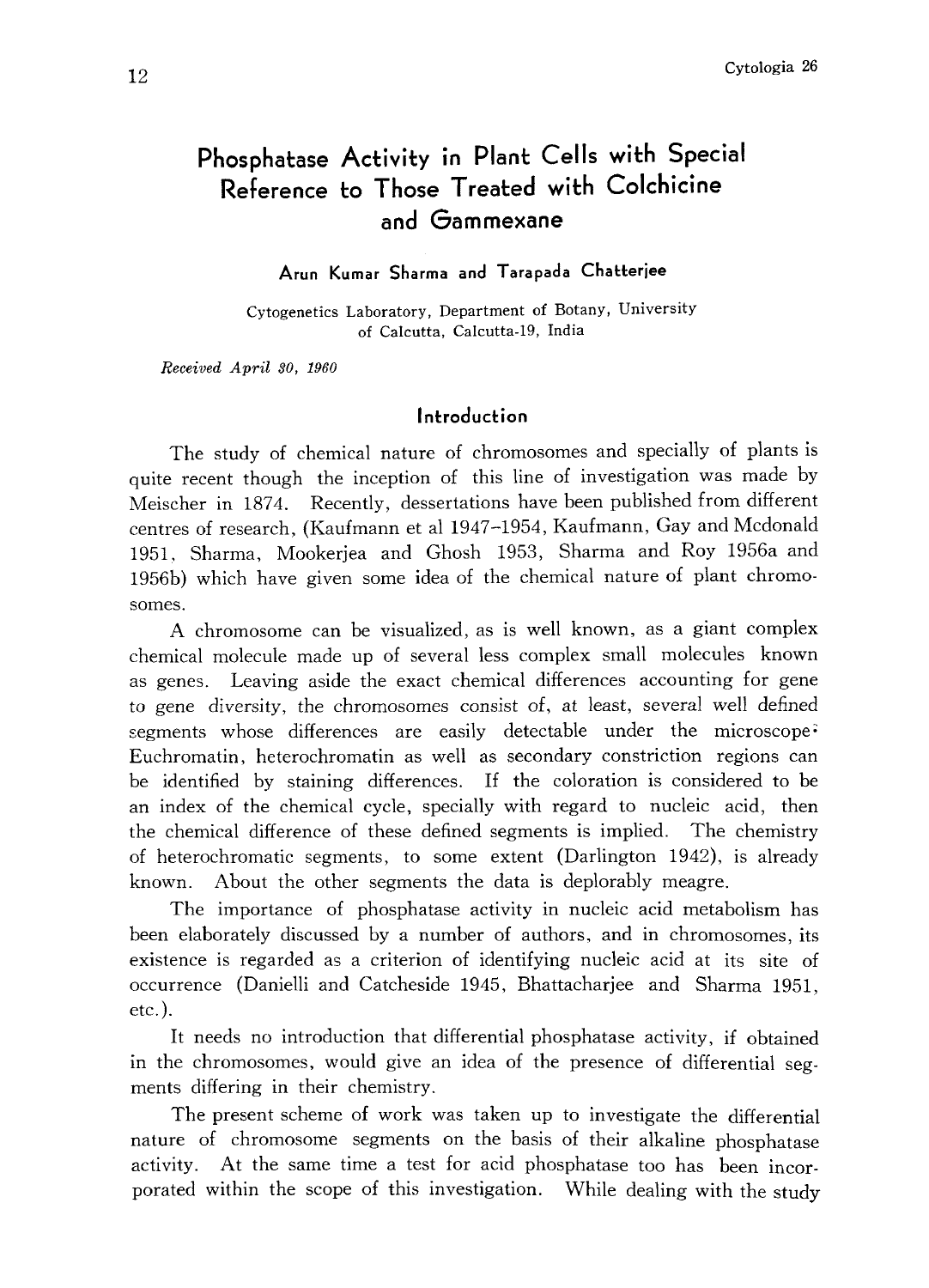of phosphatase activity in the chromosomes, a study of the nucleoli and cyto plasm too has been performed and this data has been included in this paper.

## Materials and methods

The investigations were carried out on the roots of Vicia faba belonging to the family Leguminosae. Seedlings were grown in earthenware pots.

The seedlings were pretreated in 0.002 M solution of oxyquinoline for three hours at a temperature of  $14^{\circ}-16^{\circ}$  C. The root tips were then cut and fixed in acetic alcohol  $(1:1)$  for 45 minutes and hydrolysed in nHCl for fifteen minutes at a temperature of  $40^{\circ}$ C. This was followed by rinsing in water for ten minutes and squashing on a dry slide. The slides were then kept inverted in 70% alcohol for overnight.

The cover glasses were detached from the slides and the latter were brought down to water after passing through 50% and 30% alcohol. One set of slides was treated with boiling water for fifteen minutes to kill the tissues. Both the sets were tested for alkaline or acid phosphatase activity, as the case might be.

In order to induce polyploidy in the roots, one set of seedlings were treated in 0.5% colchicine solution for six hours and another set in 0.25 saturated solution of gammexane (hexachlorocyclohexane) for over night. These were then kept in Knop's culture solution for two days and were passed through the above process to render them ready for testing Phosphatase ac tivity.

Test for alkaline phosphatase. 1. To study alkaline phosphatase ac tivity within the tissues, Gomori's revised method was applied (Glick 1949). This consists of the following steps:

The slides were incubated in a medium containing,

| Sodium glycerophosphate $-2\%$ solution-25 c.c. |                         |
|-------------------------------------------------|-------------------------|
| Sodium barbitol                                 | $-2\%$ solution-25 c.c. |
| Distilled water                                 | $-50$ c.c.              |
| Calcium chloride                                | $-2\%$ solution- 5 c.c. |
| Magnesium sulphate                              | $-2\%$ solution- 2 c.c. |
| Chloroform                                      | a few drops,            |

at  $37^{\circ}-40^{\circ}$  C. for four hours.

2. They were rinsed in distilled water and kept in 2% cobalt chloride solution for 15 to 20 minutes.

3. After rinsing, they were treated with yellow ammonium sulphide solution (a few drops in 100 c.c. of distilled water) for 15 to 20 seconds.

4. The slides were again rinsed in distilled water and gradually passed through the different grades of alcohol and alcohol xylol mixture  $(1:1)$  keeping in each for one to two minutes.

5. Finally these were kept in pure xylol for five minutes and mounted in Canada balsam.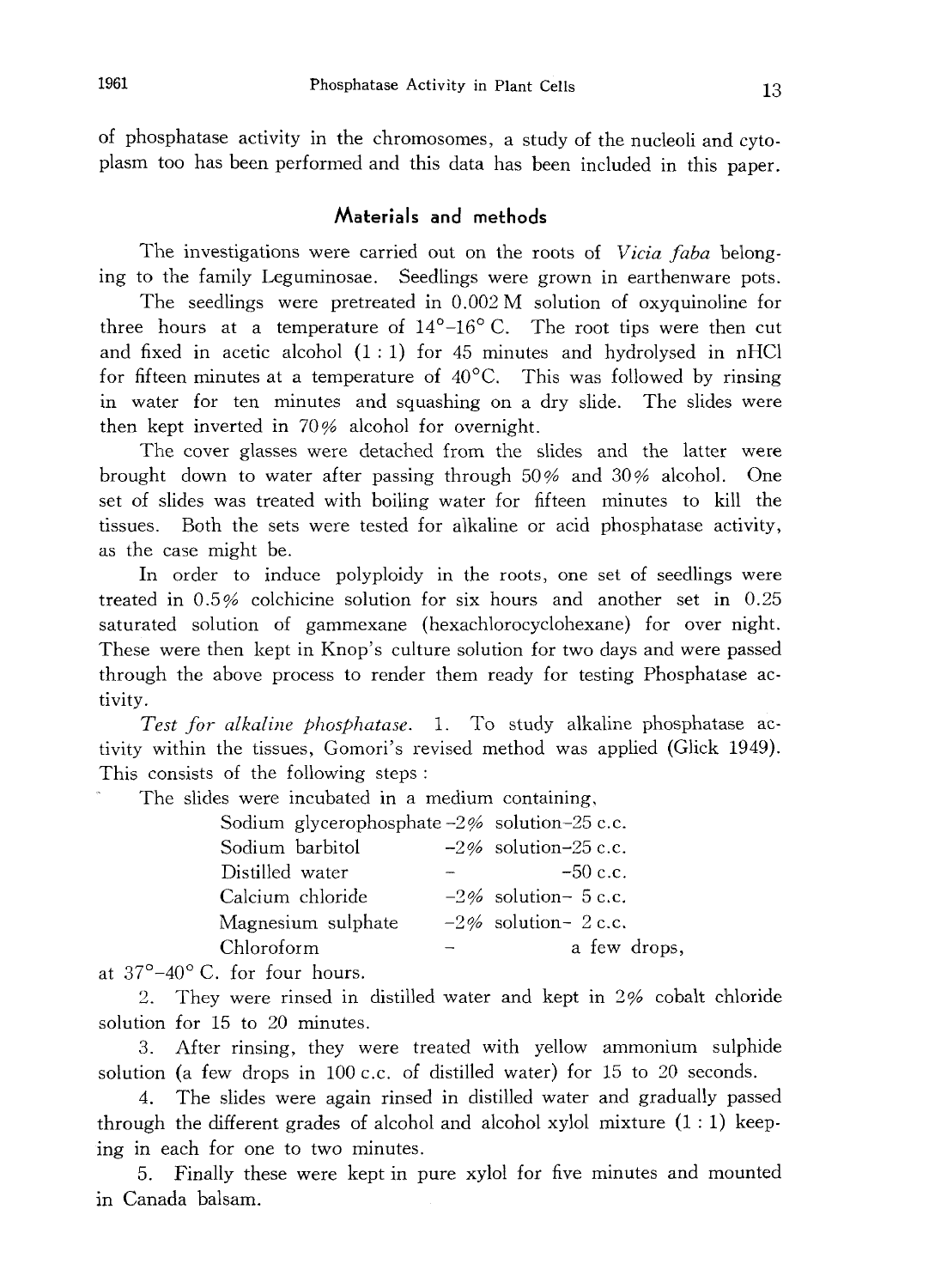Test for acid phosphatase. To test for the activity of acid phosphatase in the tissues, Glick and Fisher's adaptation of Gomori's method was applied (Glick 1949). It comprises of the following steps: $-$ 

1. The slides, after coming down to water were transferred to the fol lowing substrate medium:

| Acetate buffer (pH 5.1) -0.1 M solution $\cdots$ 40 c.c. |                                    |                 |
|----------------------------------------------------------|------------------------------------|-----------------|
| Lead nitrate                                             | $-0.1$ M solution $\cdots$ 10 c.c. |                 |
| Distilled water                                          |                                    | $\cdots$ 6 c.c. |
| Sodium glycerophosphate -3.2 % solution $\cdots$ 4 c.c.  |                                    |                 |

This mixture was centrifuged and the slides were incubated in the clear supernatant liquid at  $37^{\circ}$ -40°C. for three hours.

They were washed with distilled water, dipped in 2% acetic acid and rinsed in distilled water.

3. They were kept in yellow ammonium sulphide solution (a few drops in 100 c.c. of distilled water) for 2 to 3 minutes.

4. They were then passed through the same steps as in case of alka line phosphatase test and mounted in Canada balsam.

Observations were made at a magnification of  $\times 900$ , using UCE. compensating eye piece of  $\times 12$  and 1.3 apochromatic objective with an aplanatic condenser of 1.4N. A. Photomicrographs have been taken at the above magnification and have been enlarged to double the size approximately.

# **Observations**

Alkaline phosphatase activity in normal tissue

General appearance of the tissue-Bright, with different cellular com ponents well differentiated.

Cytoplasm-Less bright than chromosomes but positive, granular, gra nules being positive, with negative areas sparred throughout, area adjoining the metabolic nucleus phosphatase negative.

Nucleus-Nuclear wall brighter than cytoplasm and nucleus itself. Nu clear precipitation much denser than that of cytoplasm.

Nucleolus--(in the metabolic stage)--Perinucleolar zone sharply positive in the form of a ring, intranucleolar zone almost negative. In mature nucleus, nucleolus throughout its surface is positive.

Chromosomes: Prophase-Chromosomes distinctly positive.

Metaphase-Chromosomes distinctly positive. End portions sharper. Positive areas alternating with negative zones in certain chromosomes. One satellited chromosome throughout positive, except a gap at the secondary con striction region. Chromosomes apparently discontinuous due to the presence of negative areas in between the positive sites. Cytoplasmic activity low .

Anaphase-Chromosomes similar to those of metaphase but much fainter.

Acid phosphatase activity in normal tisssue

General appearance of tissue-Very faint, only a slight yellowish tinge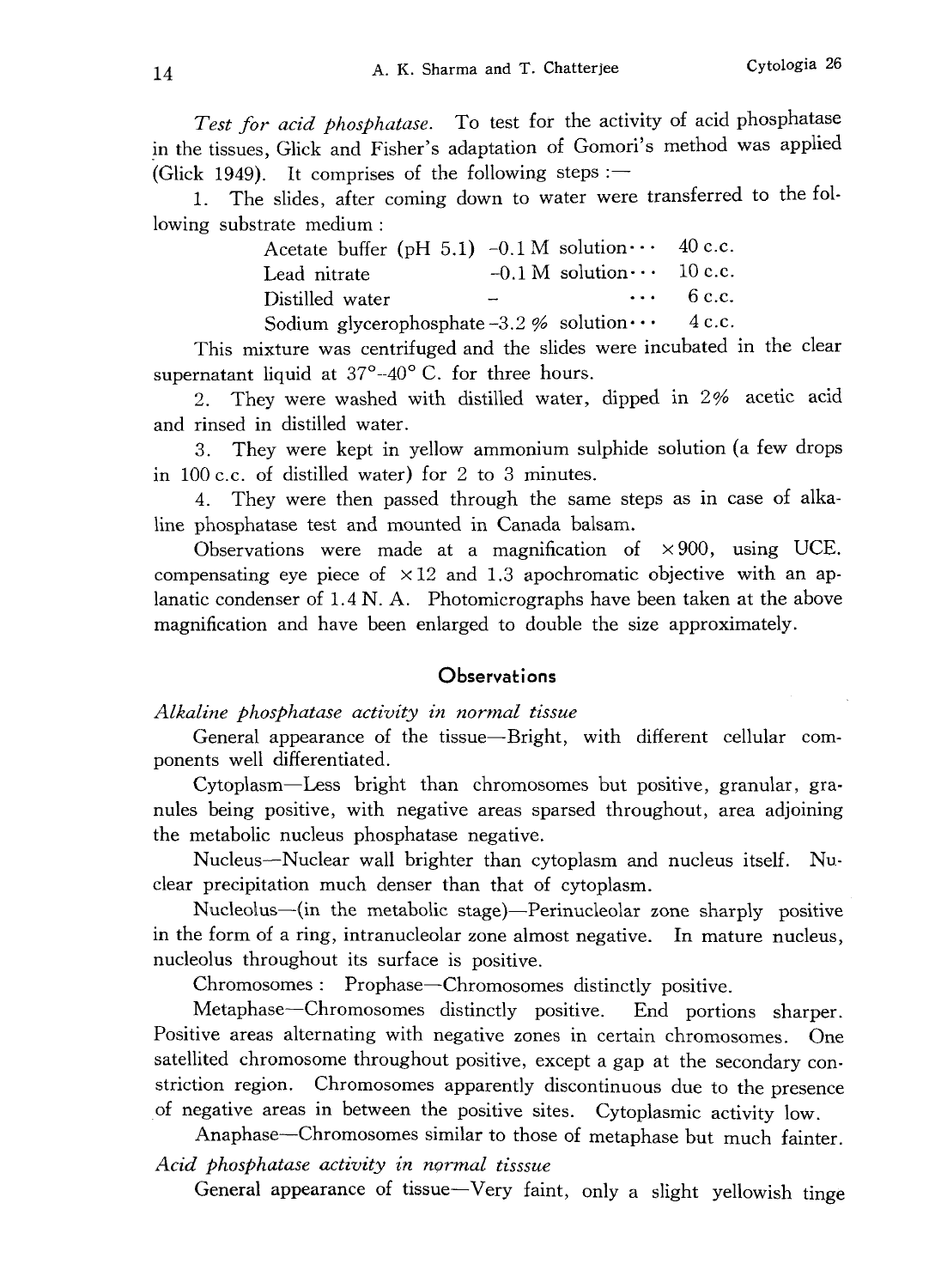present.

Cellular components-Not distinguishable

Alkaline phosphatase activity in colchicine induced polyploid tissue

General appearance of the tissue—Faint, different cellular compone not clearly dif

ferentiated. Cytoplasm -Faintly posi tive, granular, granules being positive with negative areas sparsed throughout, area adjoining the metabolic nucleus is phosphatase negative.



Nucleus Nuclear precipitation much denser than that of cyto

Figs. 1-4. Alkaline phosphatase activity in normal roots of Vicia faba showing nuclei, nucleolus, prophase chromosomes, and metaphase chro mosome.

plasm, nuclear wall is not differentiated from its inner region.

Nucleolus-Not sharply differentiated from the nucleus. Perinucleolar zone comparatively slightly positive in the form of a ring in the diploid cells, but in polyploid cells it is absent. Intra-nucleolar zone less positive. In the mature nucleus, nucleolus indistinguishable.

Chromosomes: Prophase-Chromosomes more positive than cytoplasm, precipitation not uniform throughout the chromosomes.

Metaphase-Chromosomes positive, clearly differentiated from other cellular components. End regions sharper. In some chromosomes positive areas alternate with negative zones. Chromosomes apparently discontinuous due to the presence of negative zones in between the positive sites. Chromo somes sharper in diploid cells than in polyploid cells.

Anaphase-Chromosomes give the same reaction as in metaphase but the precipitation is much lower.

Alkaline phosphatase activity in Gammexane induced polyploid tissue

General appearance of tissue-Faint, with cellular components not clearly differentiated. Polyploid cells more faint as compared to diploid ones.

Cytoplasm-Faintly positive, granular, granules being positive with nega tive areas scattered throughout, area adjoining the metabolic nucleus hyaline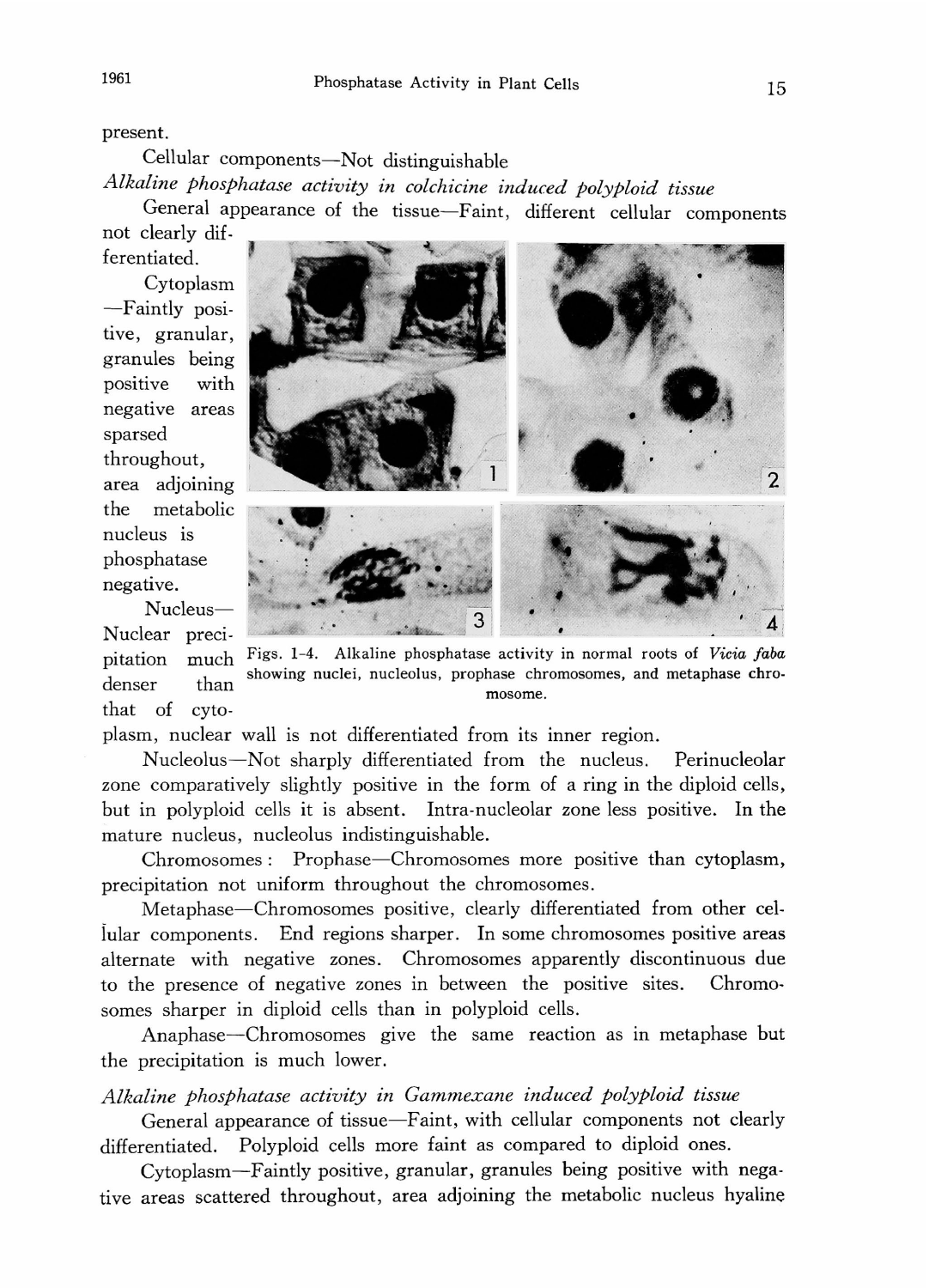but this differentiation is not so sharp in polyploid cells. Cytoplasm of polyploid cells show very low positive activity.

Nucleus-In diploid cells nuclei quite distinct from cytoplasm and have much denser precipitation. In polyploid cells nuclei not sharply differentiated from cytoplasm, precipitation lesser than in diploid cells and fairly homo geneous with no distinction between inner and outer regions.

Nucleolus-In diploid cells the nucleolus is placed in the middle of a hy aline zone of nucleus. Perinucleolar zone sharply negative in the form of a ring. Intranucleolar region phosphatase positive. In mature nuclei, nu cleoli not visible. In polyploid cells nucleoli practically invisible, only a faint perinucleolar ring and an inner hyaline zone visible.

Chromosomes: Prophase-In diploid cells chromosomes more positive than cytoplasm. Positive areas alternate with negative or faint areas giving a beaded appearance. In polyploid cells the chromosomes are same as in diploid cells but the phosphatase activity is much lower.

Metaphase-In diploid cells chromosomes are clearly distinguished from the cytoplasm and sharply positive. Positive areas alternate with negative zones but majority of the segments are positive. End regions sharper. In polyploid cells the chromosomes give the same reaction as in diploid cells but the phosphatase activity is much lower.

Anaphase-The chromosomes have the same appearance as in metaphase, But they are thinner and phosphatase activity is much diminished.

#### **Discussion**

In general, activity of alkaline phosphatase has been found to be quite high as compared to that of acid phosphatase. This is likely specially in view of the previous literature existing on the alkaline phosphatase activity of the chromosomes. Danielli and Catcheside (1945) demonstrated the ac tivity of this enzyme in salivary gland chromosomes of *Drosophila* and correlated the nucleic acid positive areas as indicated by Feulgen staining. It was however pointed out that in spite of a general correlation, not all the phosphatase positive areas are nucleic acid positive. This differential beha viour has been pointed out by later authors (Sharma and Roy 1956a and 1956b) as possibly due to the fact that alkaline phosphatase is present even in the protein skeleton. The latter experiments were carried out on roots of *Allium cepa* and it was emphasized that in salivary glands too investigation should be carried out in this direction. It was noted that even after diges tion of one of the proteins i.e., either basic or non-basic, and the nucleic acid the chromosomes remained phosphatase positive. In view of these ob servations, the high alkaline phosphatase activity as noted in the present series of experiments can be explained. The activity of acid phosphatase though present in the tissue is very low and the precipitation is so uniform that it is difficult to distinguish between the cytoplasm and the nuclei.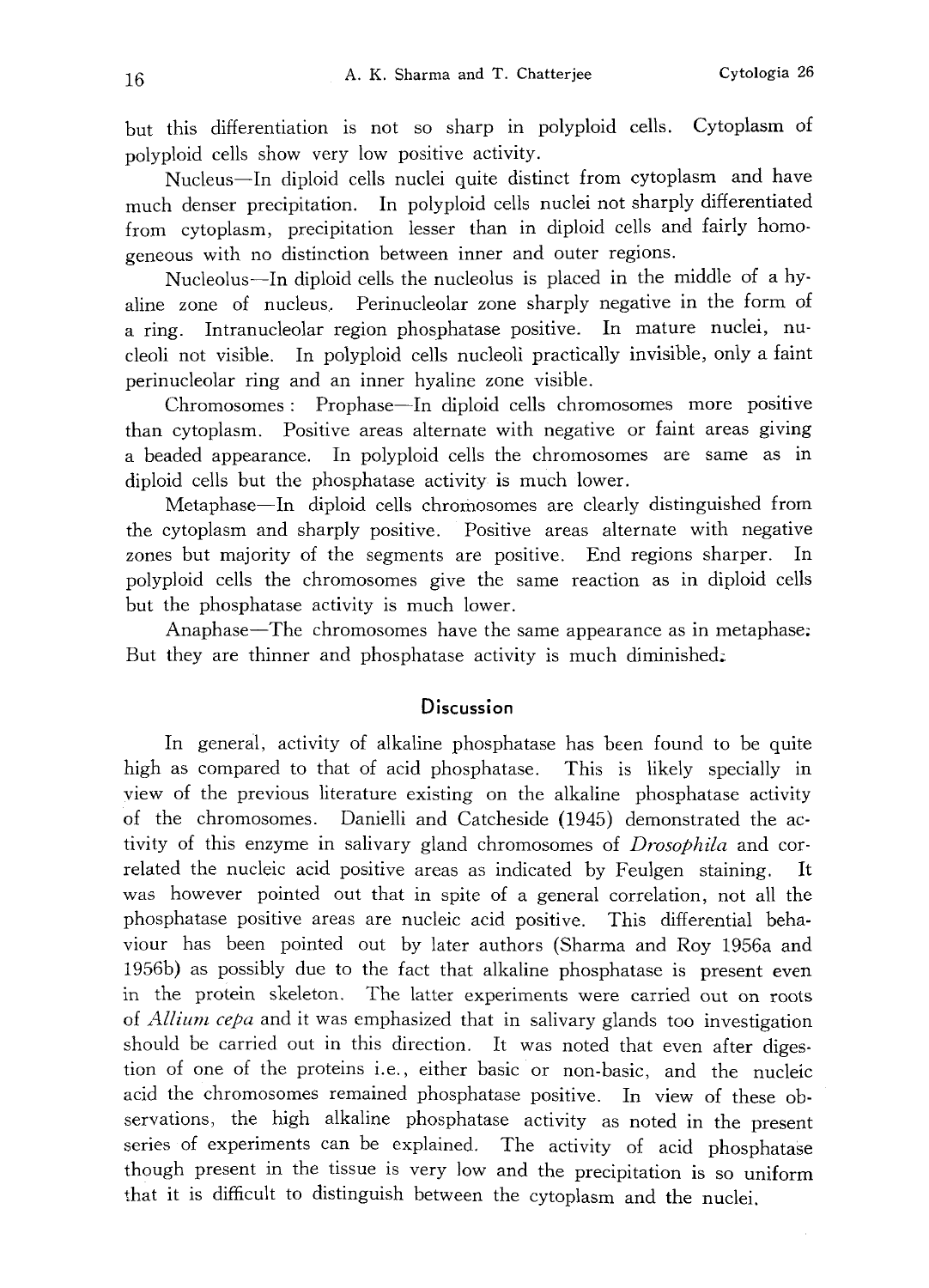Differential activity in the chromosomes is marked. The secondary and primary constriction regions remain as gaps indicating that these regions do not contain significant amount of alkaline phosphatase. In several of the metaphase plates the end segments have been found to show very high alka line phosphatase activity, indicating possibly the presence of this enzyme in these regions.

It may be noted that though in all the cases secondary constriction seg ments have been found to be negative, satellite stalk shows positive behaviour in some of the metaphase plates. In majority of the plates, on the other hand, satellites do not come out clearly and as such this positive behaviour could not be detected. It is well known that in Allium cepa one pair of satellited chromosomes, which characterizes the complement, is very difficult to clarify in metaphase plates. As in some of the plates positive alkaline phosphatase activity has been noted, it is obvious that such behaviour would have been expected in case the constrictions remained clarified in other plates too.

Following Feulgen staining the satellite thread in *Allium cepa* shows positive reaction. It is therefore not unusual that the region will show posi tive activity too. In that case the problem arises as to what should be the nature of the secondary constriction segments. Such segments, as are gener ally regarded, are similar to satellite segments in the sense that they perform a common function, that is, they represent loci of nucleolar origin. On the basis of this function, it appears that the two are identical in their chemical constitution and the term satellite is generally applied to those secondary constrictions which represent the end segment, the ultimate chromatin matter being reduced to a minute droplet.

If their chemical constitution is considered to be similar then the phos phatase positive activity should have been present in both. The negative behaviour of secondary constriction segments may however be due to the phosphatase activity in these regions being too low to be detected under the microscope. In that case this differential behaviour is dependent on the degree of phosphatase positive substances present in both. In any case, this suggestion is yet to be confirmed following observation under much more high magnification. In this connection it may be mentioned that Soumalainen (1947) has noted different types of secondary constriction segments in species of Polygonatum. In some of these the intervening threads show positive activity, whereas in others they are negative. How far this behaviour is indicative of their qualitative difference or is just dependent on the quantity of nucleic acid present in the two is not known. If phosphatase negative secondary constriction segments of Allium cepa are proved to be positive under high magnification and better resolution of the lenses than that would imply that all secondary constriction segments are fundamentally similar in nature though they may differ with respect to the quantity of nucleic acid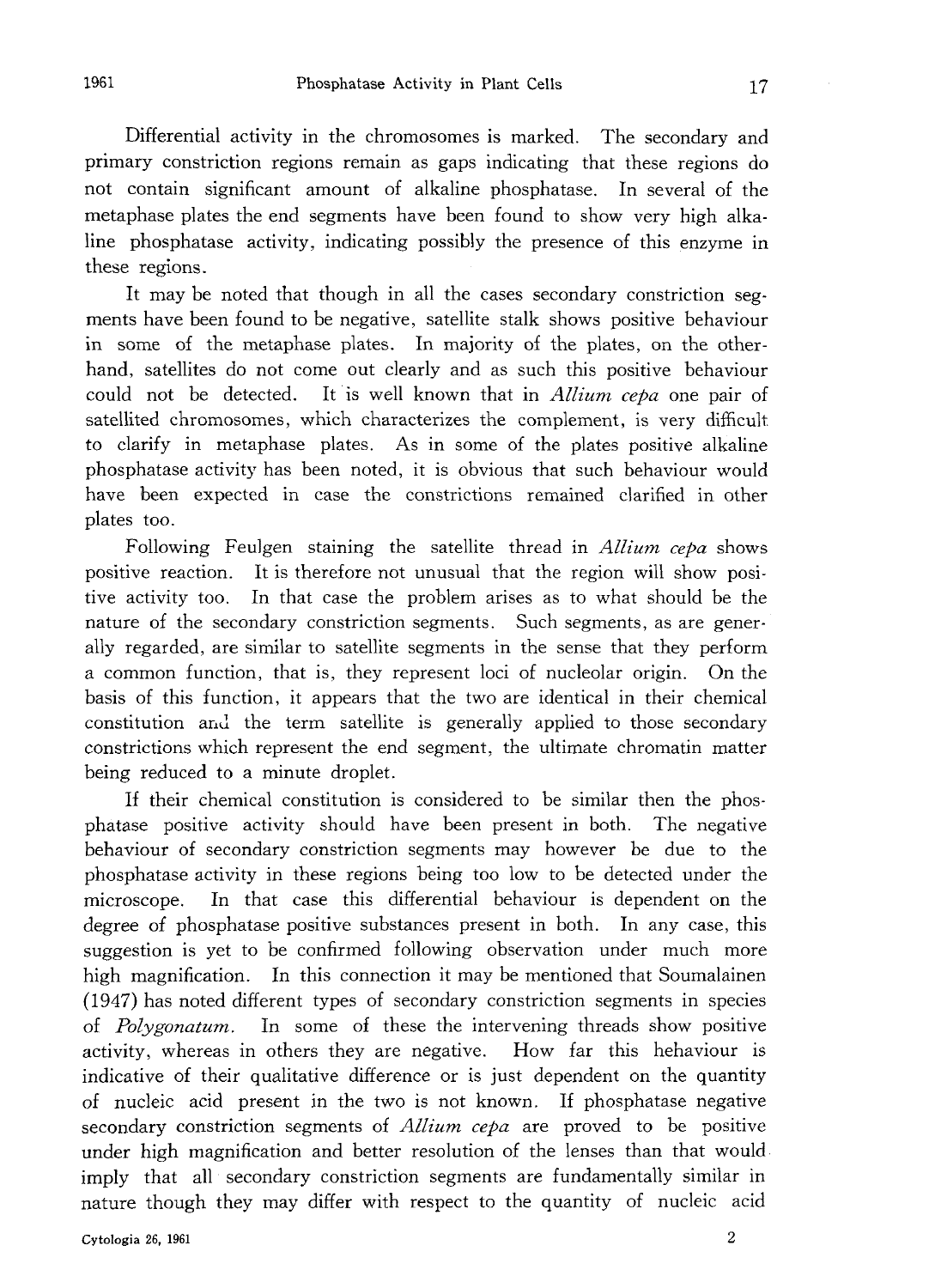or phosphatase positive substances present in them.

Results of another set of experiments involving the effect of colchicine and gammexane on phosphatase activity show, on analysis, that diploid and polyploid cells differ markedly with regard to their response to phosphatase test.

The induced polyploid cells after colchicine and gammexane treatment, in general, show a low phosphatase activity as compared to that of diploids. No doubt, the chromosome differentiation remains the same and no significant difference could be worked out between those of diploid and polyploid cells. Only the differential nature of chromosome segments noticed in case of diploid cells is more pronounced than in those of polyploid cells. In contrast to diploid cells, here the nucleoli are practically indistinguishable from the surrounding medium. Cytoplasmic activity is low.

It appears therefore, that treatment in polyploidizing chemicals does not accelerate the alkaline phosphatase activity. Within an increased cell surface the enzymes naturally become more dispersed as compared to that of diploid cells and because of this dispersion the activity seems to be low.

The loss of distinction between the nucleoli and the nucleoplasm is rather interesting. The distinction between the two is, no doubt, dependent on their viscosity. Following chemical treatment the viscosity of the plasma is increased, becoming solidified to some extent. Because of this increase in viscosity, the identity of the nucleoli gradually becomes lost. The data clearly reveal therefore that nucleolus formation is markedly effected by treatment with polyploidizing chemicals. An interesting fact is that in adult nuclei too, this differentiation is rarely seen even in normal tissue. This is because of the fact that in adult nuclei the plasma is very much effected and in all probability the viscosity difference between the nucleoli and nucleoplasm is very low.

## Summary

1. The investigation was made to study the differential nature of the chromosomes and other cell components on the basis of their phosphatase activity.

2. To test alkaline phosphatase activity, Gomori's revised method and for acid phosphatase activity, Glick and Fisher's adaptation of Gomori's method were applied.

3. Differential precipitation has been very high in all the cellular com ponents in case of alkaline phosphatase, while with acid phosphatase the activity has been very low and uniform.

4. In polyploid cells the nucleoli are practically indistinguishable , other cellular components giving the same reaction at a much reduced rate .

5. The high alkaline phosphatase activity is due to the presence of this enzyme in both nucleic acid and protein components of the chromosomes .